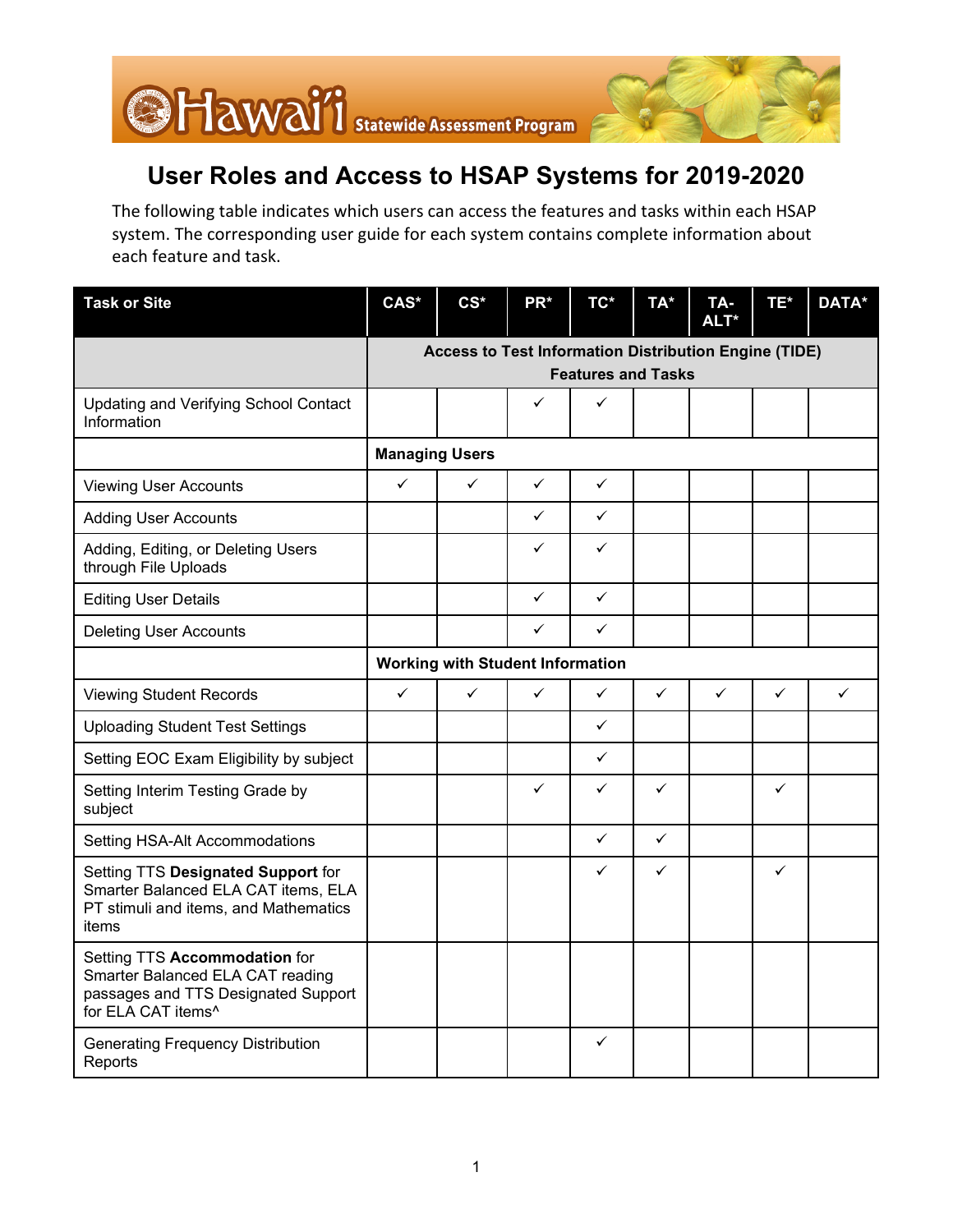| <b>Task or Site</b>                                | CAS*                                      | $CS^*$       | PR*          | TC*          | TA*          | TA-<br>ALT*  | TE*          | DATA*        |  |
|----------------------------------------------------|-------------------------------------------|--------------|--------------|--------------|--------------|--------------|--------------|--------------|--|
|                                                    | <b>Working with Testing Incidents</b>     |              |              |              |              |              |              |              |  |
| Creating Test Incidents <sup>^^</sup>              |                                           |              |              | $\checkmark$ |              |              |              |              |  |
| <b>Retrieving Testing Incidents</b>                |                                           |              | $\checkmark$ | ✓            |              |              |              |              |  |
| Creating Testing Incidents through File<br>Uploads |                                           |              |              | ✓            |              |              |              |              |  |
|                                                    | <b>Working with Rosters of Students</b>   |              |              |              |              |              |              |              |  |
| <b>Viewing Rosters</b>                             |                                           |              | $\checkmark$ | ✓            |              |              |              | $\checkmark$ |  |
| Adding a New Roster                                |                                           |              | ✓            | ✓            |              |              |              | ✓            |  |
| Modifying an Existing Roster                       |                                           |              | ✓            | $\checkmark$ |              |              |              | ✓            |  |
| Deleting a Roster                                  |                                           |              | ✓            | $\checkmark$ |              |              |              | $\checkmark$ |  |
| Printing a Roster                                  |                                           |              | $\checkmark$ | $\checkmark$ |              |              |              | ✓            |  |
| Creating Rosters through File Uploads              |                                           |              | ✓            | ✓            |              |              |              | ✓            |  |
|                                                    | <b>General Resources</b>                  |              |              |              |              |              |              |              |  |
| Downloading Forms‡‡                                | $\checkmark$                              | ✓            | ✓            | $\checkmark$ | $\checkmark$ | $\checkmark$ | $\checkmark$ | $\checkmark$ |  |
|                                                    | <b>Monitoring Test Progress</b>           |              |              |              |              |              |              |              |  |
| Plan and Manage Testing                            | $\checkmark$                              | $\checkmark$ | ✓            | $\checkmark$ | $\checkmark$ | $\checkmark$ | $\checkmark$ | $\checkmark$ |  |
| Reviewing Status of Students Tested                | ✓                                         | $\checkmark$ | ✓            | ✓            | ✓            | ✓            | ✓            | ✓            |  |
| Reviewing Participation Report for<br><b>SSID</b>  | ✓                                         | $\checkmark$ | $\checkmark$ | $\checkmark$ | ✓            | ✓            | ✓            | ✓            |  |
| Reviewing Test Status Code Reports                 | $\checkmark$                              | ✓            | ✓            | ✓            |              |              |              |              |  |
|                                                    | <b>Reasons for Non-Participation</b>      |              |              |              |              |              |              |              |  |
| <b>Viewing Non-Participation Codes</b>             | ✓                                         | $\checkmark$ | $\checkmark$ | $\checkmark$ | $\checkmark$ |              |              | ✓            |  |
| <b>Editing Non-Participation Codes</b>             |                                           |              |              | ✓            | $\checkmark$ |              |              |              |  |
|                                                    | Access to Test Administration (TA) Sites‡ |              |              |              |              |              |              |              |  |
| <b>TA Training Site</b>                            |                                           |              | $\checkmark$ | $\checkmark$ | $\checkmark$ |              |              |              |  |
| <b>Student Training and Practice Site</b>          | $\checkmark$                              | $\checkmark$ | $\checkmark$ | $\checkmark$ | $\checkmark$ | $\checkmark$ | $\checkmark$ | $\checkmark$ |  |
| <b>TA Live Site</b>                                |                                           |              | $\checkmark$ | $\checkmark$ | $\checkmark$ |              |              |              |  |
| <b>Online TA Certification Courses</b>             |                                           |              | $\checkmark$ | $\checkmark$ | $\checkmark$ | $\checkmark$ |              |              |  |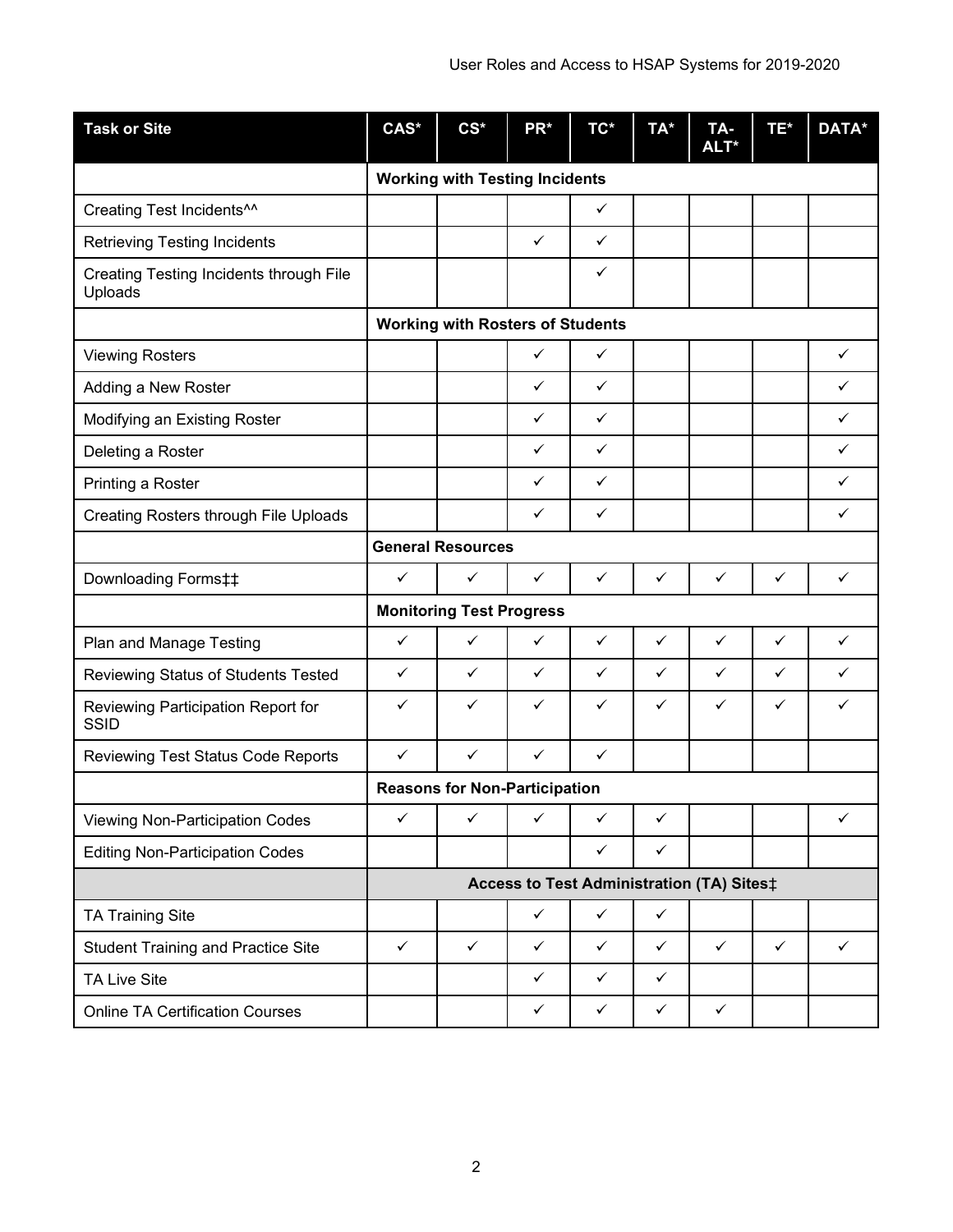| <b>Task or Site</b>               | CAS*                                                       | $CS*$             | PR*              | TC*              | TA*          | TA-<br>ALT* | TE*              | DATA*            |  |
|-----------------------------------|------------------------------------------------------------|-------------------|------------------|------------------|--------------|-------------|------------------|------------------|--|
|                                   | Access to Online Reporting System (ORS) Features and Tasks |                   |                  |                  |              |             |                  |                  |  |
| <b>School Listing</b>             | $\checkmark$                                               | ✓                 | $\checkmark$     | ✓                |              |             |                  | ✓                |  |
| <b>Teacher Listing</b>            | $\checkmark$                                               | $\checkmark$      | $\checkmark$     | $\checkmark$     |              |             |                  | $\checkmark$     |  |
| <b>Roster Listing</b>             | ✓                                                          | $\checkmark$      | $\checkmark$     | $\checkmark$     |              |             | $\checkmark$     | ✓                |  |
| <b>Student Listing</b>            | ✓                                                          | $\checkmark$      | $\checkmark$     | ✓                |              |             | $\checkmark$     | $\checkmark$     |  |
| Individual Student Score Report   | $\checkmark$                                               | $\checkmark$      | $\checkmark$     | $\checkmark$     |              |             | $\checkmark$     | $\checkmark$     |  |
|                                   | <b>Test Management Center</b>                              |                   |                  |                  |              |             |                  |                  |  |
| <b>Retrieve Student Results</b>   | ✓                                                          | ✓                 | ✓                | $\checkmark$     |              |             | $\checkmark$     | $\checkmark$     |  |
| <b>Summary Statistics</b>         | $\checkmark$                                               | $\checkmark$      | $\checkmark$     | $\checkmark$     |              |             | ✓                | $\checkmark$     |  |
| <b>Manage Rosters</b>             | ✓                                                          | ✓                 | $\checkmark$     | ✓                |              |             | ✓                | ✓                |  |
| <b>Search Students</b>            | within<br>Complex<br>Area                                  | within<br>Complex | within<br>School | within<br>School | n/a          | n/a         | within<br>roster | within<br>School |  |
|                                   | Access to Interim Assessment Viewing Application (AVA)     |                   |                  |                  |              |             |                  |                  |  |
| <b>AVA Access</b>                 |                                                            | ✓                 | ✓                | ✓                | $\checkmark$ |             | ✓                |                  |  |
|                                   | Access to the Centralized Reporting System for Interims    |                   |                  |                  |              |             |                  |                  |  |
| <b>District Assessment Report</b> |                                                            | $\checkmark$      |                  |                  |              |             |                  |                  |  |
| <b>School Assessment Report</b>   |                                                            | ✓                 | $\checkmark$     | $\checkmark$     |              |             |                  | $\checkmark$     |  |
| <b>Teacher Assessment Report</b>  |                                                            | ✓                 | $\checkmark$     | ✓                |              |             | ✓                | ✓                |  |
| <b>Student Assessment Report</b>  |                                                            | ✓                 | ✓                | ✓                |              |             | ✓                | $\checkmark$     |  |

\*CAS—Complex Area Superintendent; CS—Complex Staff; PR—School Principal; TC—School Test Coordinator; TA—Test Administrator; TA-ALT—HSA-Alt Paper/Pencil Test Administrator; TE—Teacher; DATA – Data Assessment Team Advisor

**^**A Test Coordinator (TC) must submit a student's *Accommodations Verification Form* for the Smarter Balanced TTS accommodation for the ELA CAT reading passages to the Department of Education's Assessment Section for review and approval or disapproval. TCs will also need to indicate if a student requires the TTS designated support for the ELA CAT items in addition to the TTS accommodation for the reading passages on the *Accommodations Verification Form*. TTS for items cannot be added to a student's TTS settings in TIDE by a TC after TTS for reading passages is set and must be added by a state-level user.

^^Only Test Coordinators can create or view requests for test resets, test invalidations, grace period extensions, or the reopening of expired tests using this feature in TIDE. All other testing issues must be reported to the HSAP Help Desk.

‡Only users with a role of Test Administrator (TA) can administer online assessments.

‡‡Download Forms is a page that allows you to download parent letters and various forms (e.g., Testing Incident Report Form) for online assessments. Centralized Reporting's hand scoring materials for the Interim Assessments are also available on this page.